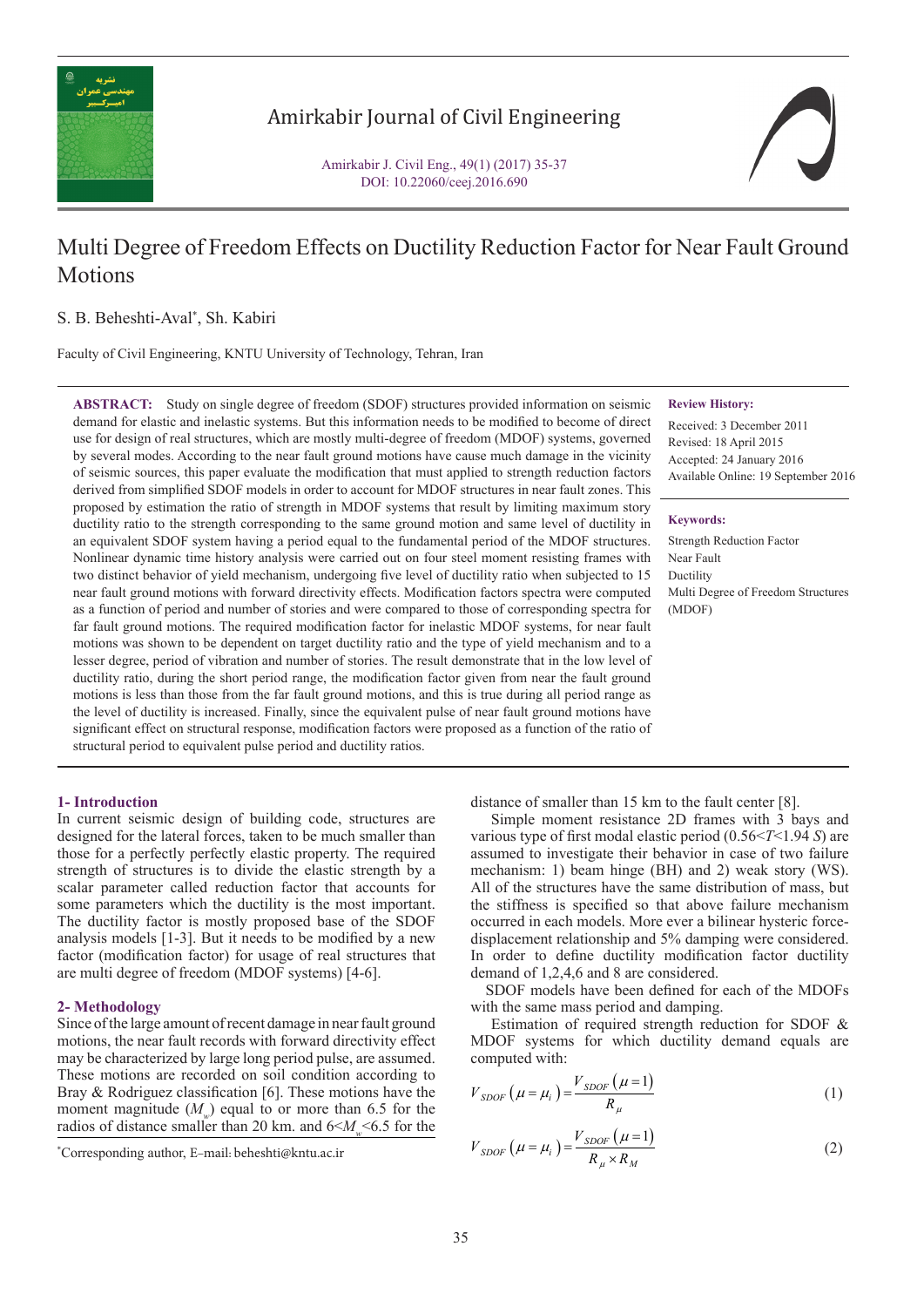$$
R_M = \frac{V_{SDOF} \left(\mu = \mu_i\right)}{V_{MDOF} \left(\mu = \mu_i\right)}
$$
\n(3)

#### **3- Discussion and Results**

The investigation of modification factor has been done by PERFORM 3D analytical computer program [9] and can be summarized as follows:

• The ratio of  $1/R<sub>M</sub>$  is dependence to the type of the failure mechanism and, it should be considered large value of  $1/R<sub>M</sub>$ and thus a smaller modification factor  $(R_{\mu})$  in the case of WS mechanism.

• The strong dependence of the  $1/R<sub>M</sub>$  ratio to the ductility demand  $(\mu_i)$  so it increases as the ductility demand  $(\mu_i)$ increases.

• The modification factors  $(R_{\mu})$  are smaller for the long period range.

• In design, the danger of using typical strength reduction factor (*R<sub>u</sub>*) values that obtained base on far fault ground motions for near fault motions will likely be greater and the modification factor  $(R_M)$  are increased for high ratio of ductility in near fault motions in comparison to far fault motions. In this case  $R_{\mu}$  should be assumed much greater than far faults motions.

 Some of the above results are indicated at the following Figs. 1 and 2:

An approximate expression has been proposed to compute the



**factor**



**Fig. 2. Comparison of ductility modification factor**  $(1/R)$  **for near fault ground motion proposed in this study with those in previous investigation for far fault ground motions [2,6].**

**Table 1. Parameters in the fitting expressions of modification factor**

| $\mu$ | а     | h     | $\mathcal C$ |
|-------|-------|-------|--------------|
| 2     | 1.071 | 0.766 | $-0.225$     |
| 4     | 0.752 | 0.331 | $-0.109$     |
| 6     | 0.756 | 0.461 | $-0.167$     |
| 8     | 0.656 | 0.353 | $-0.127$     |



**previous investigations [2, 6].**

ductility modification factor in forward directivity near fault ground motions. The  $R_M$  factor is influenced by the period of vibration and the ductility level. Thus these two parameters are taken into consideration in the proposed expression as follow:

$$
R_M = a + b \times T \times \ln T + cT^{2.5}
$$
 (4)

Where *a*, *b* and *c* are constants that depends on the ductility demand levels.

#### **4- Conclusions**

The effect of multi degree of freedom in investigation of ductility reduction factor based of SDOF system behavior in the vicinity of near fault ground motions with forward directivity effect has been discussed. This effect will be considered by introducing a modification factor which has affected by the range of structure period, number of stories, and the type of failure mechanism. However the modification factor was compared in two types of ground motions (near & fault) and it showed that they are different.

 Also a new expression of ductility modification factor involving the period vibration and the ductility demand level is proposed.

#### **References**

- [1] N. M., Newmark, W. J., Hall, Procedures and Criteria for Earthquake Resistant Design, Building Practices for Disaster Mitigation, *National Bureau of Standard, Building and Science Series*, Vol. 45, No. 1, pp. 209-236, 1973.
- [2] A. A., Nassar, H., Krawinkler; Seismic Demand for